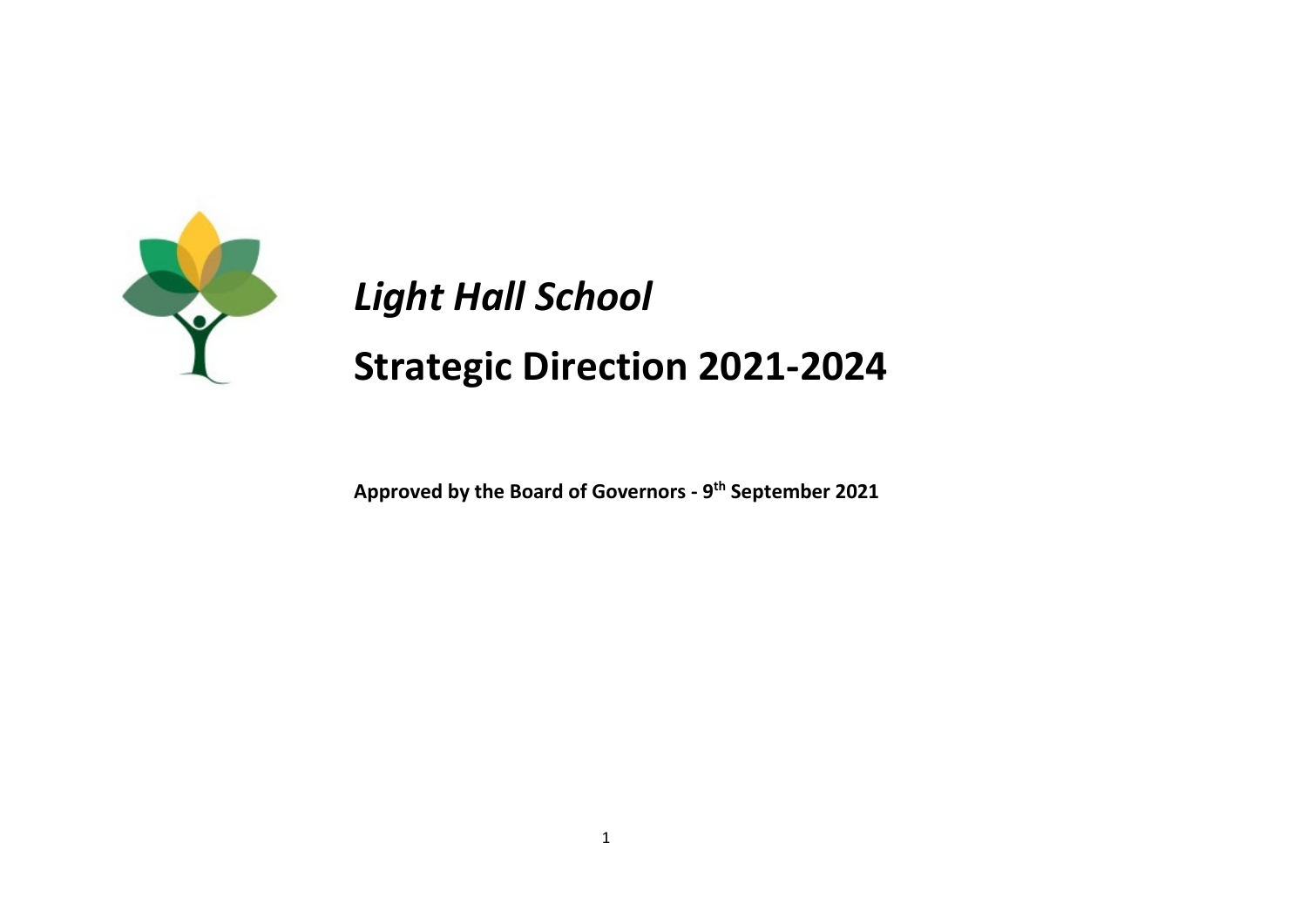| Table of Contents                        |   |  |
|------------------------------------------|---|--|
| Table of Contents                        |   |  |
| Our motto                                |   |  |
| Our purpose                              |   |  |
| Our core values                          |   |  |
| Our vision for 2024                      |   |  |
| Our approach                             |   |  |
| Our key performance indicators           | n |  |
| Our self evaluation cycle                |   |  |
| Governors' monitoring cycle              | 8 |  |
| Our strategic plan to achieve our vision |   |  |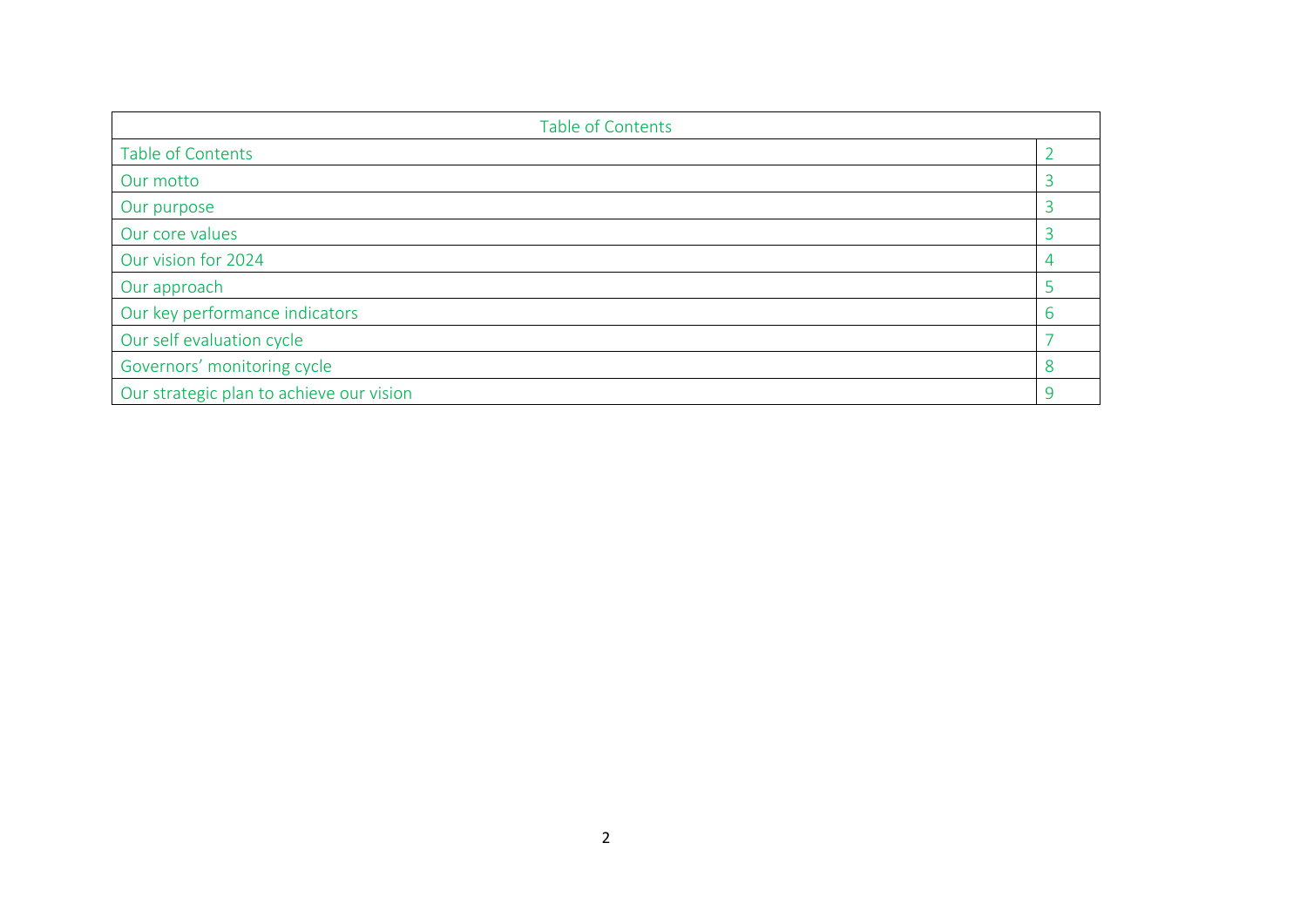### Our motto

### *The best from everyone, all of the time*

This is what we aspire to. It applies to every member of staff and to every student.

## Our purpose

*Every single one of our students will realise their potential, regardless of starting position, in an inclusive and nurturing environment where they enjoy their learning and that prepares them for their next step and for future citizenship.*

# Our core values

The leaves of the Light Hall tree in our emblem stand for each of our core values. We want our young people to understand and live by our core values. They are:

- *Excellence in all we do*
- *Love of learning*
- *Sound moral compass, care and respect*
- *Active participation*
- *High aspirations and expectations*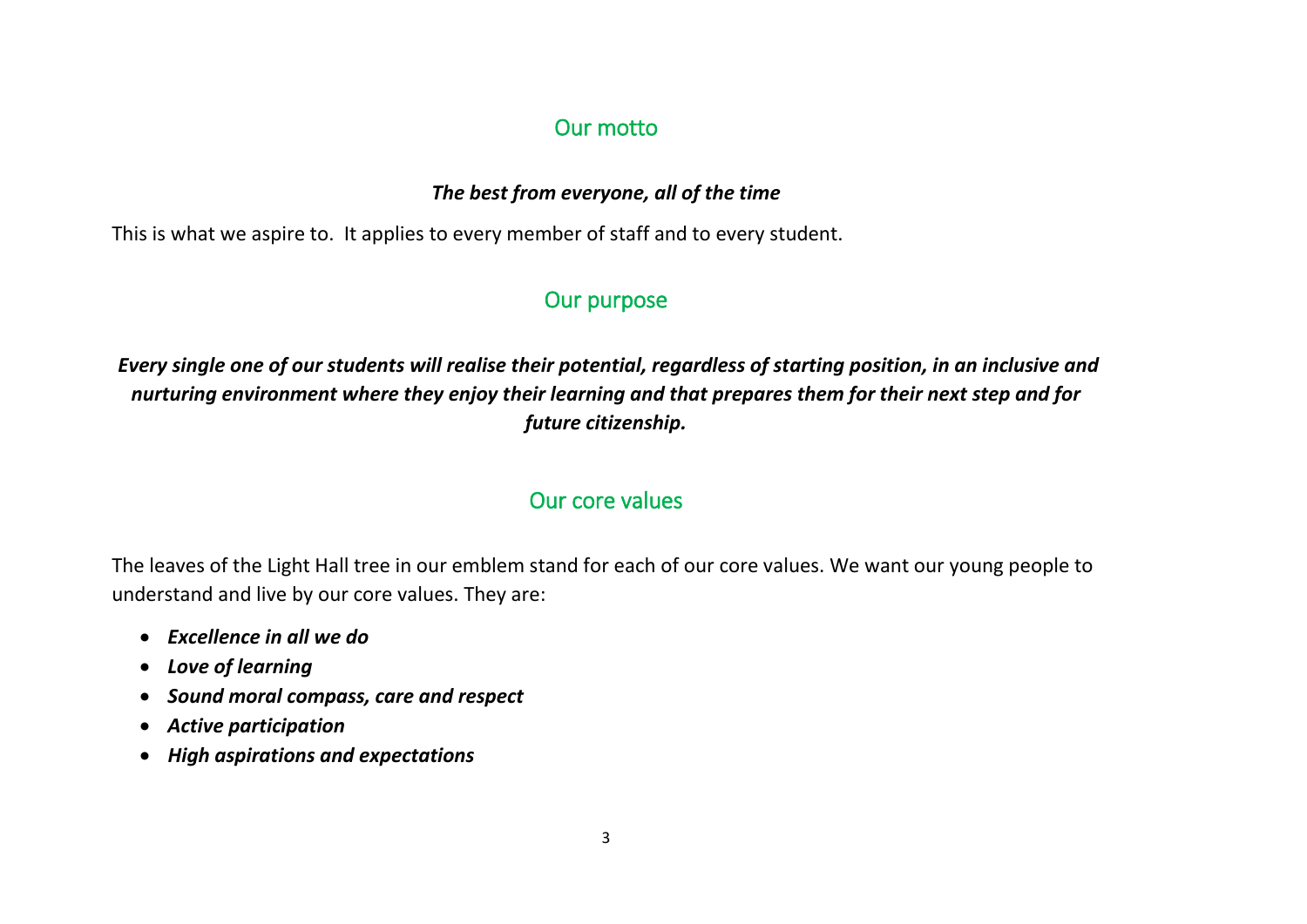## Our vision for 2024

- 1. Light Hall is an exceptionally caring and nurturing school, that prioritises the well-being of students and staff.
- 2. All Light Hall students make excellent progress, regardless of background, starting point or additional needs, and graduate prepared for success beyond Light Hall.
- 3. The curriculum at Light Hall is exciting and challenging, celebrating sport, the arts and community service, in addition to academic, cultural and social growth
- 4. Light Hall's culture is ambitious, reflective and forward-looking: everyone is supported to become the best they can be.
- 5. The evidence-informed practice, which Light Hall champions, develops resilient, confident, selfmotivated, independent learners, who become involved and positive members of the community.
- 6. Light Hall's promotion of the professional growth of staff enables consistently high-quality practice, leading to effective learning.
- 7. Light Hall is a model of sustainable best practice: the protection of the environment is important to our school family.
- 8. Through collaboration with strategic partners, Light Hall has responsive leadership, learning from best practice to enable delivery of the school's vision.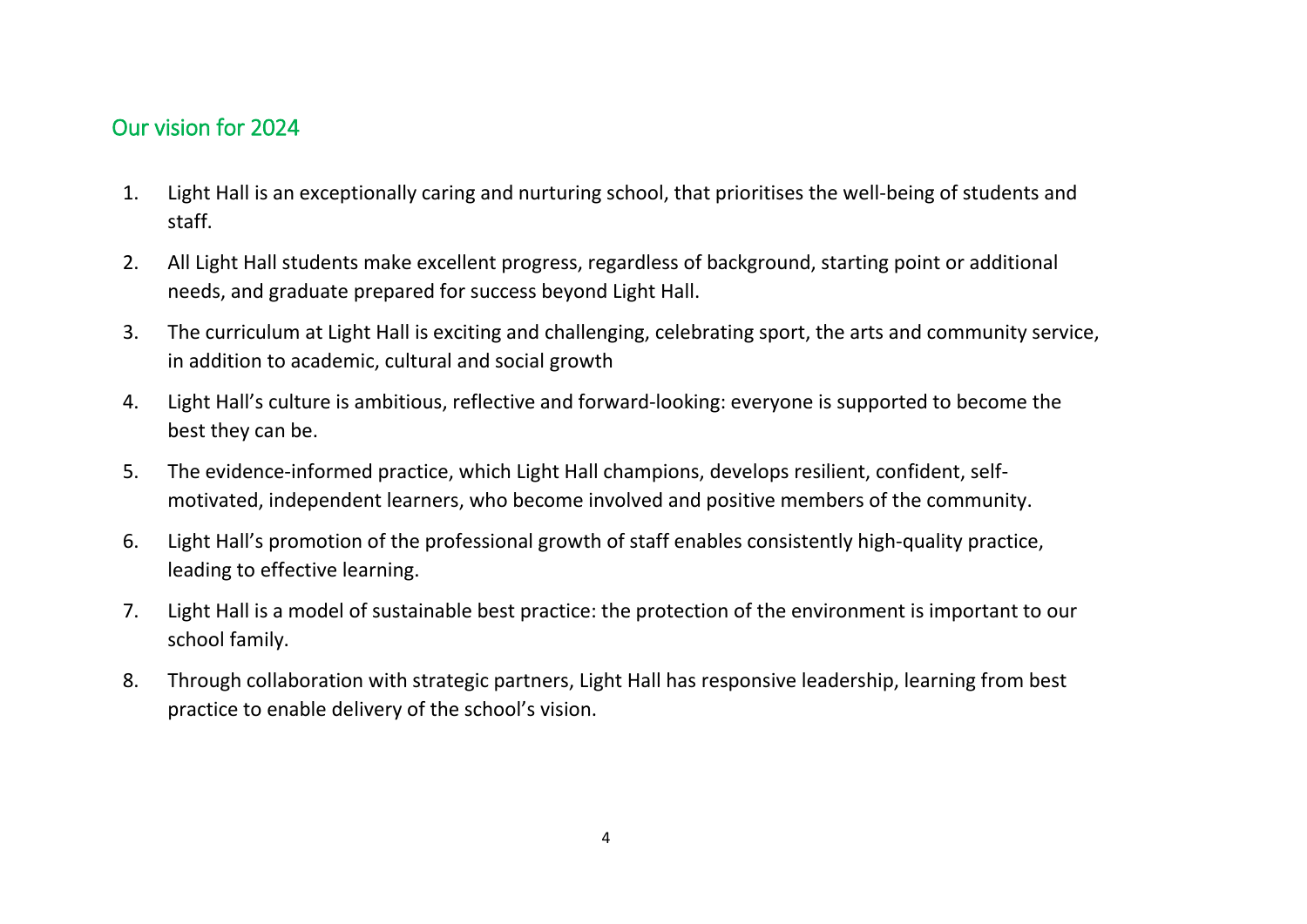## Our approach

We believe we will achieve this through:

- Having the Light Hall child at the heart of all we do;
- Working together and with others;
- Communicating effectively and kindly with each other and all stakeholders;
- Pre empting challenges before they arise;
- Working creatively, looking for solutions, not just following a set process;
- Taking responsibility, not just walking by;
- Holding ourselves and each other to account.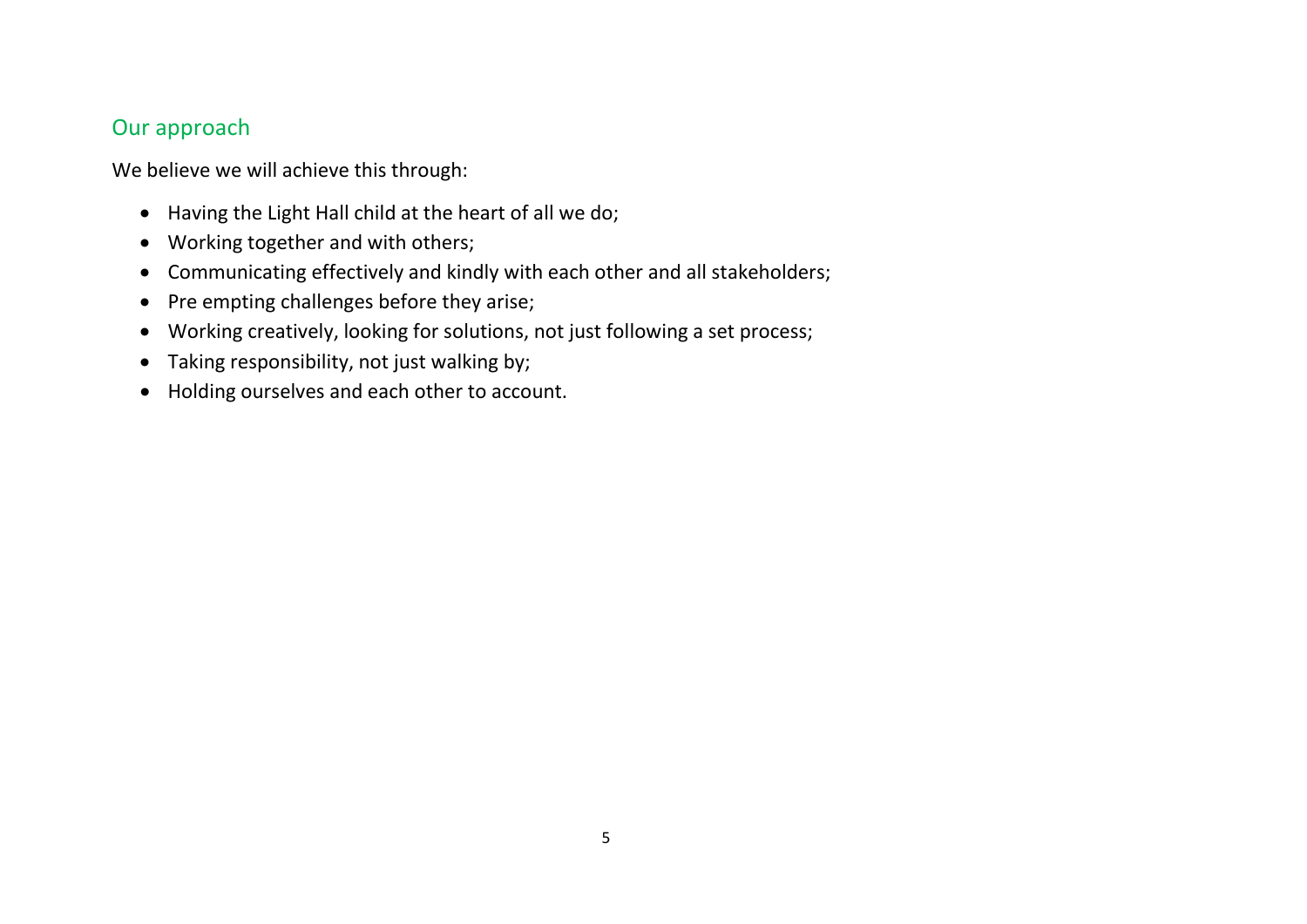## Our key performance indicators 2021 - 2024

- 1. Student and staff well being and mental health feedback will indicate high levels of positive well-being. ( Vision statement 1)
- 2. Stakeholder feedback will indicate 90%+ satisfaction with pastoral care, PSHEC provision, safeguarding and safety (Vision statement 1)
- 3. Headline KS4 performance measures place us on an upward trajectory towards being in the top 15-20% of schools nationally (Vision statement 2)
- 4. Variations in the performance of different student groups will be significantly reduced to below national levels of variation. (Vision statements 2 and 4)
- 5. A clear curriculum and co curriculum implementation plan will be delivering changes to ensure that every child has significant opportunity to benefit from cultural and learning experiences which enhance life in 21st Century Britain. (Vision statements 3 and 4)
- 6. 100% of students will leave Light Hall, having secured an appropriate place in post 16 education, training or employment.(Vision statements 2 and 4)
- 7. 100% of students will have completed the 16 before 16 challenge by the time they leave Light Hall. (Vision statements 3 and 4)
- 8. The implementation of the curriculum will be consistently good, or better, in every subject. (Vision statements 4 and 6)
- 9. CEIAG provision will meet all of the Gatsby Standards (Vision statements 2 and 4)
- 10. Student attendance will be at pre pandemic levels >95% and the rate of persistent absence will fall to pre pandemic levels <10.7% (Vision statements 1, 4 and 5)
- 11. The school will be rated "good" or better in all areas under the 2019 Ofsted framework, if inspected. (Vision statements 4 and 6)
- 12. The long term position of the school as the secondary school of choice for the local area of Shirley and the new housing developments close to the school will be secured with consistent admission numbers in year 7. (Vision statement 8)
- 13. The strategic estates plan will be delivering continued improvements to space and facilities across the school for students and staff. (Vision statements 1 and 7)
- 14. The school's carbon footprint will be diminishing (Vision statement 7)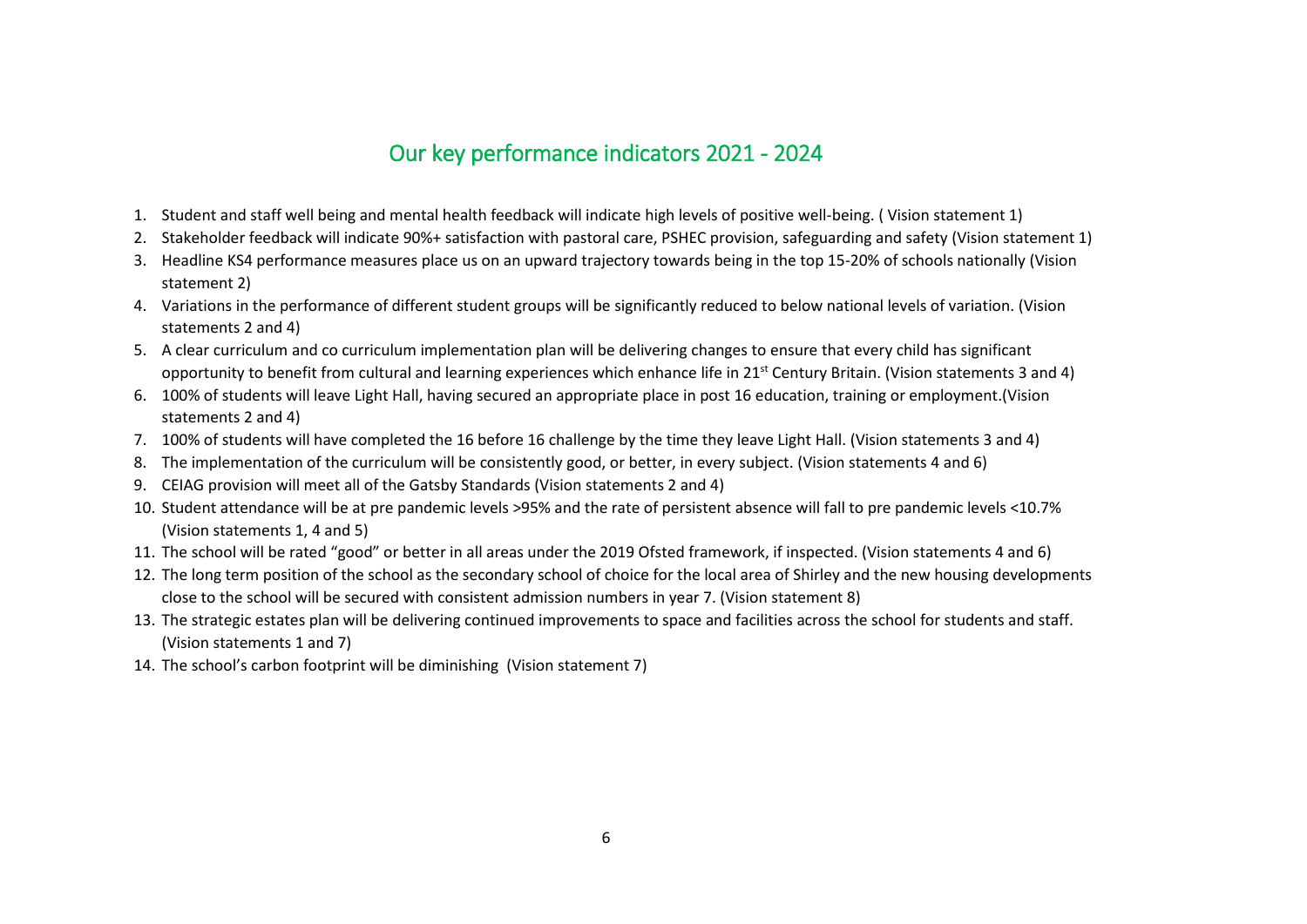# Self evaluation cycle

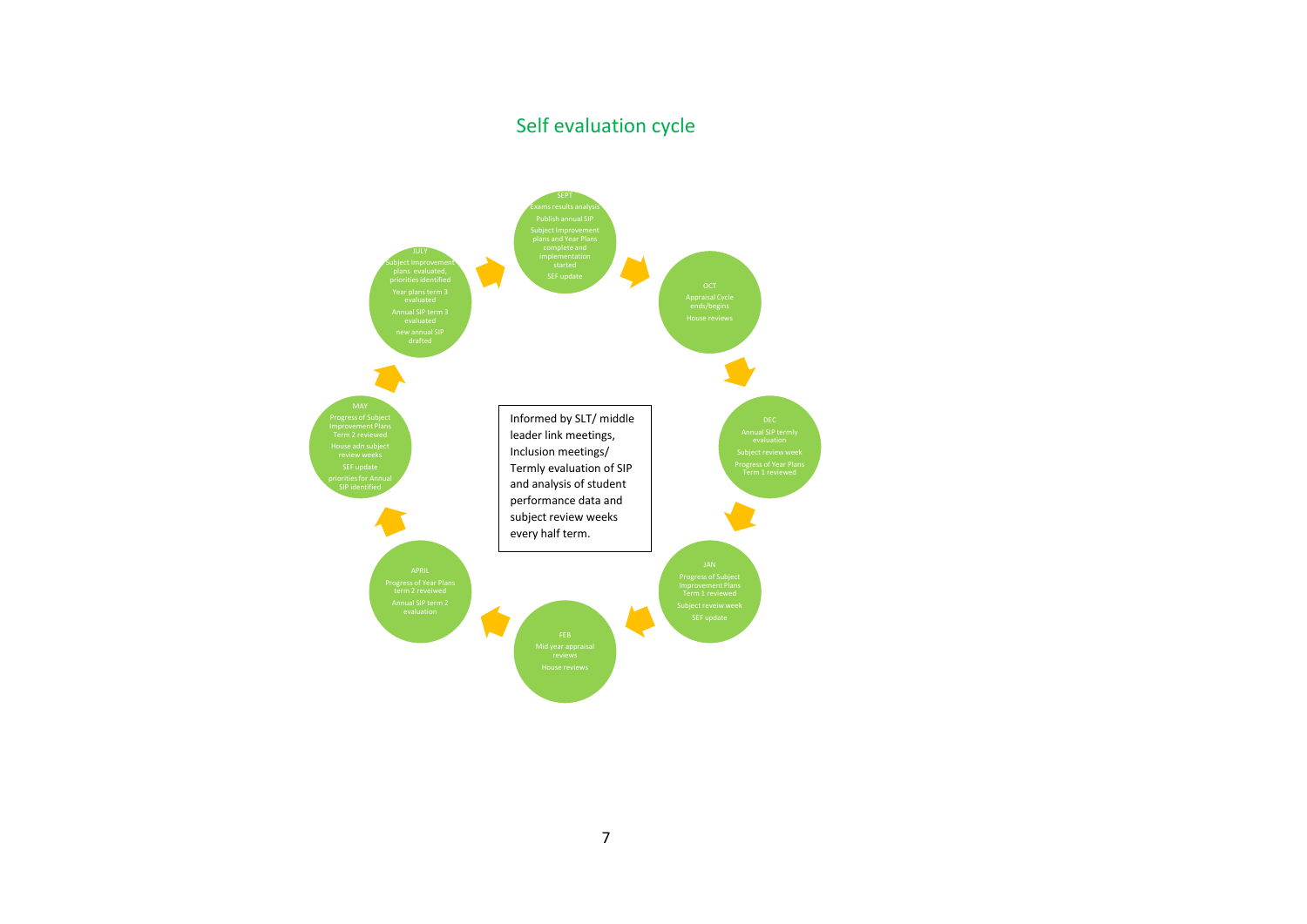### Governors' monitoring cycle

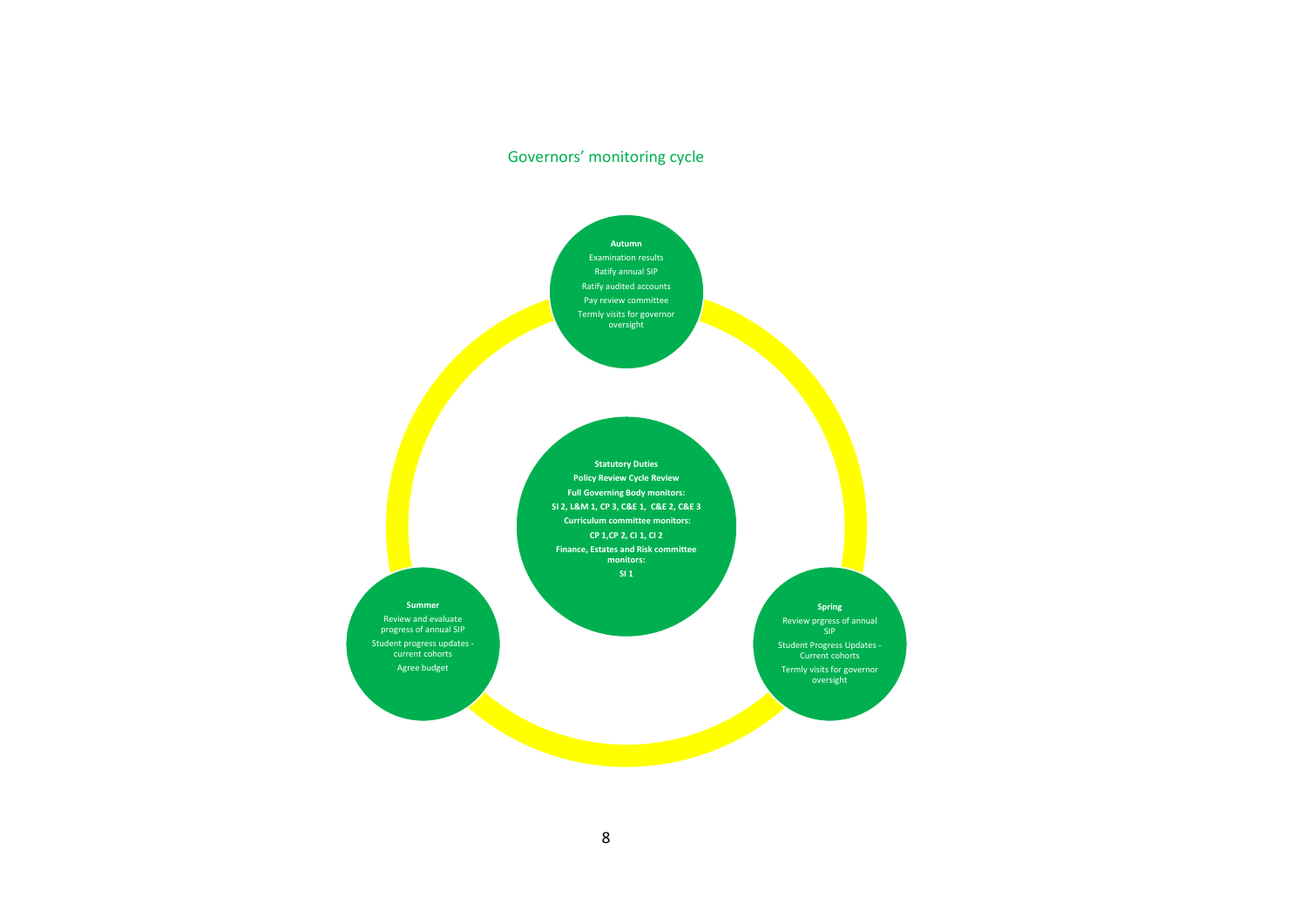| <b>Strategic Plan to achieve vision</b><br>NB: all sections of plan to be reviewed February 2023 re: additional activity/ resources or key review dates |                         |                           |                  |                                                            |
|---------------------------------------------------------------------------------------------------------------------------------------------------------|-------------------------|---------------------------|------------------|------------------------------------------------------------|
| Strategic Intent 1: Creating excellent facilities for all students and staff                                                                            |                         |                           |                  |                                                            |
| Actions to achieve SI 1                                                                                                                                 | Person/s<br>accountable | Resource/costs            | Key review dates | Monitoring                                                 |
| Continue to implement 5 year Estate plan                                                                                                                | <b>SLT</b>              | See school<br>budget plan | <b>July 2022</b> | Termly<br>facilities<br>update to<br><b>GB</b>             |
| Review success of ICT investment - laptops/ WIFI / Smart<br>screens in all classrooms                                                                   | RMC/NHY                 |                           | May 2022         | Finance,<br><b>Estates and</b><br><b>Risk</b><br>committee |
| Review and refine capital fundraising strategy                                                                                                          | MFI                     |                           | April 22         | Finance,<br><b>Estates and</b><br>Risk<br>committee        |
| Develop full strategic plan for outdoor and indoor social time<br>provision for students                                                                | <b>SLT</b>              |                           | December 21      | Finance,<br><b>Estates and</b><br><b>Risk</b><br>Committee |
| Review and develop catering provision                                                                                                                   | <b>MFI</b>              |                           | August 22        | Finance and<br>Risk<br>committee                           |
| Review and develop current initiatives to reduce carbon<br>footprint and protect the environment                                                        | <b>SLT</b>              | <b>SLT Time</b>           | April 22         | Finance and<br>Risk<br>Committee                           |
| Cussoco suitsuist                                                                                                                                       |                         |                           |                  |                                                            |

Success criteria:

- Estate plan actions are completed successfully by September 2024
- Outdoor and indoor social spaces meet the needs of all students for the effective development of healthy play, sport and socialising outside of lesson time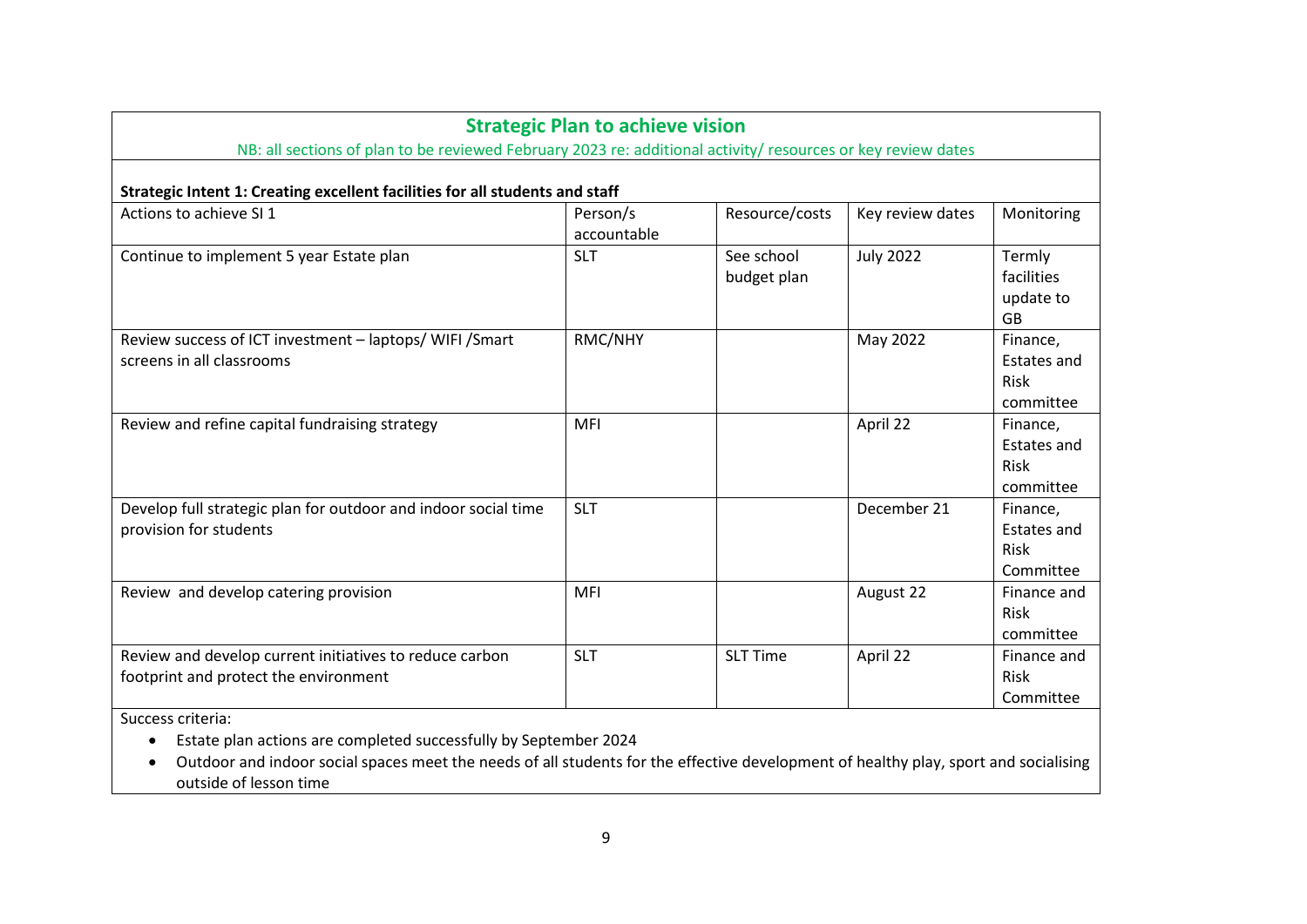- Catering provision effectively meets the needs of students and their families and promotes healthy eating
- Energy consumption and carbon emissions are reduced

Evaluation: SLT and GB evaluation of 5 year estate plan

**Strategic intent 2: Securing the position of Light Hall as the secondary school for the local community of Shirley and new housing estates local to the school**

| Actions to achieve SI 2                                                                                                                                                                                                                                                                                                               | Person/s<br>accountable | Resource / costs | Key review dates | Monitoring                           |
|---------------------------------------------------------------------------------------------------------------------------------------------------------------------------------------------------------------------------------------------------------------------------------------------------------------------------------------|-------------------------|------------------|------------------|--------------------------------------|
| Work with SMBC to establish future need of local community<br>for secondary school places                                                                                                                                                                                                                                             | AKI                     |                  | March 22         | Full<br>governing<br>body<br>meeting |
| Consult on and agree PAN with ESFA for 2021-22 in the first<br>instance                                                                                                                                                                                                                                                               | <b>LED</b>              |                  | October 21       | GB meeting                           |
| Review and evaluate success of current marketing strategy<br>and actions                                                                                                                                                                                                                                                              | LED                     |                  | April 22         |                                      |
| Explore with key stakeholders pre 11 and post 16 student<br>requirements for 2023 and develop strategic plan accordingly                                                                                                                                                                                                              | AKI                     |                  | May 22           |                                      |
| Develop Transition provision for children in Years 4 and 5,<br>living in Shirley and new housing estates                                                                                                                                                                                                                              | RMC/LMT                 |                  | May 2022         |                                      |
| Success Criteria:<br>Consistent PAN established for year 7<br>Reputation of Light Hall as the exceptionally caring and nurturing secondary school for the children of Shirley and the immediate<br>new housing developments is established in the local community<br>Strategic plan for pre 11 and post 16 student provision in place |                         |                  |                  |                                      |
| Evaluation:<br>Full GB meetings                                                                                                                                                                                                                                                                                                       |                         |                  |                  |                                      |
| Leadership and Management 1: Further developing leadership and management at all levels                                                                                                                                                                                                                                               |                         |                  |                  |                                      |
| Actions to achieve L&M 1                                                                                                                                                                                                                                                                                                              | Person/s<br>accountable | Resources/costs  | Key review dates | Monitoring                           |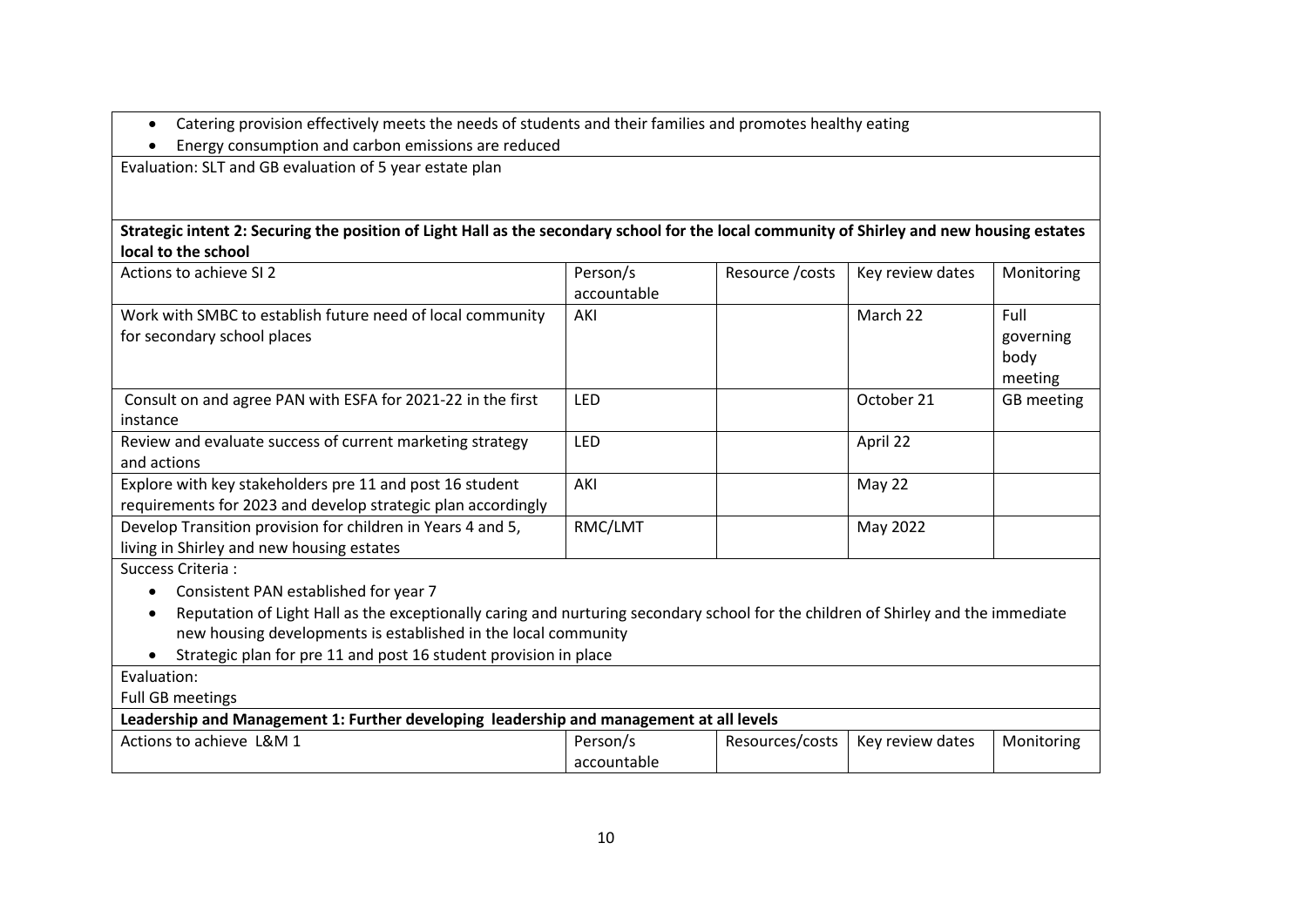| Rationalise GB committee Structure and GB oversight roles,                                                                                   | <b>GB</b>   | Governor time | September 21      | <b>GB</b> action |
|----------------------------------------------------------------------------------------------------------------------------------------------|-------------|---------------|-------------------|------------------|
| incisive focus on achieving vision and challenge re school                                                                                   |             |               | and subsequent    | plan termly      |
| improvement priorities                                                                                                                       |             |               | <b>GB</b> meeting | review           |
|                                                                                                                                              |             |               | schedule          |                  |
| Embed Middle Leader Development and support/ training                                                                                        | <b>SBR</b>  |               | SIP termly        | <b>SIP</b>       |
| programme                                                                                                                                    |             |               |                   |                  |
| Appropriate leadership CPD/ networking for individuals                                                                                       |             |               | SIP termly        | <b>SIP</b>       |
| Review and develop the appraisal process so that it is more                                                                                  | <b>SBR</b>  |               | SIP Termly        | <b>SIP</b>       |
| closely aligned to professional learning and development for                                                                                 |             |               |                   |                  |
| all staff                                                                                                                                    |             |               |                   |                  |
| Embed SLT structure, revised roles and accountabilities                                                                                      | <b>SLT</b>  |               | SIP termly        | <b>SIP</b>       |
| Success criteria                                                                                                                             |             |               |                   |                  |
| Incisive challenge by revised GB committees and oversight roles ensures achievement of vision and school improvement priorities<br>$\bullet$ |             |               |                   |                  |
| SLT is highly effective, focused on impact                                                                                                   |             |               |                   |                  |
| All middle leaders feel well supported, they are accountable for their areas, develop their teams professionally and conduct high<br>٠       |             |               |                   |                  |
| quality QA and self evaluation. They contribute proactively to develop improvement strategies for their subjects and areas of work           |             |               |                   |                  |
| Excellent student progress outcomes achieved                                                                                                 |             |               |                   |                  |
| Evaluation:                                                                                                                                  |             |               |                   |                  |
| School Improvement Partner review<br>$\bullet$                                                                                               |             |               |                   |                  |
| GB review of GB action plan<br>$\bullet$                                                                                                     |             |               |                   |                  |
| SLT and GB evaluation of School Improvement Plan                                                                                             |             |               |                   |                  |
|                                                                                                                                              |             |               |                   |                  |
| Curriculum Provision 1 : Implementing a curriculum which is challenging and exciting                                                         |             |               |                   |                  |
| Actions to achieve CP 1                                                                                                                      | Person/s    | Resources/    | Key review dates  | Monitoring       |
|                                                                                                                                              | accountable | costs         |                   |                  |
| Implement planned continued recovery curriculum for 2021/2                                                                                   | <b>RHA</b>  |               | Half termly       | <b>SIP</b>       |
|                                                                                                                                              |             |               | curriculum        | Scrutiny         |
|                                                                                                                                              |             |               | evaluation        | committee        |
|                                                                                                                                              |             |               | meetings          |                  |
| Explore and establish "enriched curricular entitlement" to                                                                                   | <b>KMO</b>  |               | July 22           | <b>SIP</b>       |
| ensure that all students have the opportunities to take part in                                                                              |             |               |                   |                  |
| additional cultural and learning experiences                                                                                                 |             |               |                   |                  |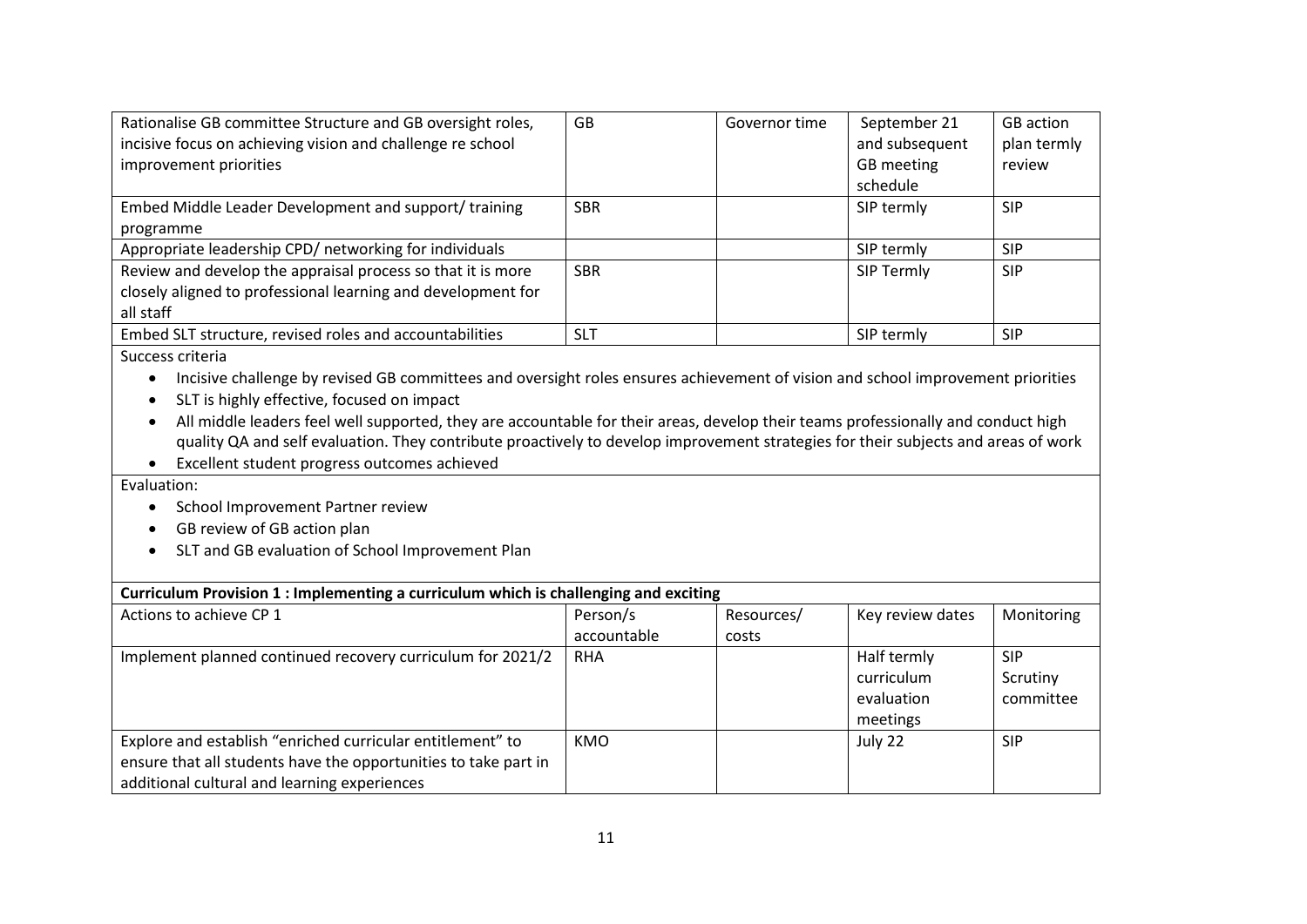| Develop KS4 MFL offer                                                                                                                                                                                                                                                                               | <b>RHA</b>  |                 | October 21                           | <b>SIP</b>         |
|-----------------------------------------------------------------------------------------------------------------------------------------------------------------------------------------------------------------------------------------------------------------------------------------------------|-------------|-----------------|--------------------------------------|--------------------|
| Success criteria:                                                                                                                                                                                                                                                                                   |             |                 |                                      |                    |
| Curriculum engages all students, makes explicit and instils key subject knowledge, skills and concepts, addresses literacy needs and<br>$\bullet$<br>ensures the "locking in" of long term memory and depth and breadth of key knowledge<br>Progress outcomes in year 11 are excellent<br>$\bullet$ |             |                 |                                      |                    |
| >85% of students in KS3 meet or exceed subject expectations<br>$\bullet$                                                                                                                                                                                                                            |             |                 |                                      |                    |
| >50% of students study at least one MFL in KS4<br>$\bullet$                                                                                                                                                                                                                                         |             |                 |                                      |                    |
| Evaluation:                                                                                                                                                                                                                                                                                         |             |                 |                                      |                    |
| SLT and GB evaluation of School Improvement plan<br>$\bullet$                                                                                                                                                                                                                                       |             |                 |                                      |                    |
| Scrutiny Committee scrutiny of examination and in-year assessment data<br>$\bullet$                                                                                                                                                                                                                 |             |                 |                                      |                    |
| Curriculum Provision 2 : Implementing a curriculum which celebrates sports, the arts and community service                                                                                                                                                                                          |             |                 |                                      |                    |
| Actions to achieve CP 2                                                                                                                                                                                                                                                                             | Person/s    | Resources/      | Key review dates                     | Monitoring         |
|                                                                                                                                                                                                                                                                                                     | accountable | costs           |                                      |                    |
| Further develop extra curricular and house activity provision                                                                                                                                                                                                                                       | <b>KMO</b>  |                 | Termly house and<br>pastoral reviews | <b>SIP</b>         |
| Explore and develop opportunities for community service<br>locally                                                                                                                                                                                                                                  | <b>KMO</b>  |                 | <b>Termly SIP</b>                    | <b>SIP</b>         |
| Plan and execute activities and events which involve the<br>community and showcase Light Hall                                                                                                                                                                                                       | <b>KMO</b>  |                 | Termly                               | Calendar<br>review |
| Success criteria:                                                                                                                                                                                                                                                                                   |             |                 |                                      |                    |
| 100% of students will have successfully completed the 16 before 16 challenge by the time they leave Light Hall.<br>$\bullet$                                                                                                                                                                        |             |                 |                                      |                    |
| Evaluation:                                                                                                                                                                                                                                                                                         |             |                 |                                      |                    |
| HT reports to GB<br>٠                                                                                                                                                                                                                                                                               |             |                 |                                      |                    |
| SLT and GB evaluation of School Improvement Plan                                                                                                                                                                                                                                                    |             |                 |                                      |                    |
| Curriculum Provision 3: Implementing a curriculum which enables all students to graduate prepared for success beyond Light Hall                                                                                                                                                                     |             |                 |                                      |                    |
| Actions to achieve CP 3                                                                                                                                                                                                                                                                             | Person/s    | Resources/costs | Key review dates                     | monitoring         |
|                                                                                                                                                                                                                                                                                                     | accountable |                 |                                      |                    |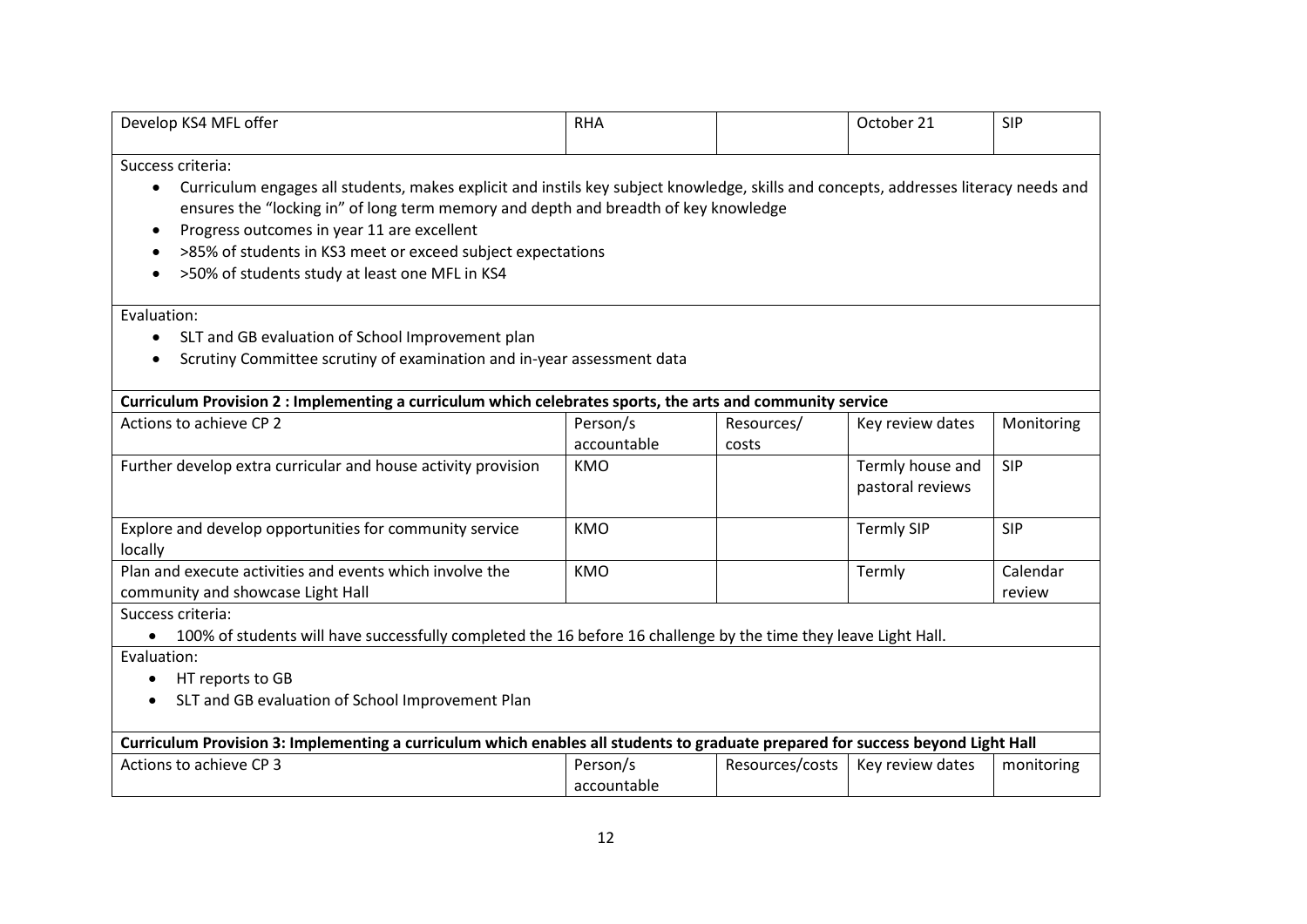| Further develop employer/ further/ higher education                                                       | <b>KMO</b>  |                | <b>Termly SIP</b>     | <b>SIP</b>   |
|-----------------------------------------------------------------------------------------------------------|-------------|----------------|-----------------------|--------------|
| encounters across the school                                                                              |             |                |                       |              |
| Develop and implement a work experience scheme                                                            | <b>KMO</b>  | Administrative | <b>Termly SIP</b>     | <b>SIP</b>   |
|                                                                                                           |             | costs          |                       |              |
| Fully embed learning skills within all aspects of school life                                             | <b>KMO</b>  |                | <b>Termly SIP</b>     | <b>SIP</b>   |
| Success criteria:                                                                                         |             |                |                       |              |
| 100% of students enrol on a post 16 route in education, training or employment and stay there for 2 terms |             |                |                       |              |
| 100% achievement against all Gatsby Benchmarks                                                            |             |                |                       |              |
| Evaluation :                                                                                              |             |                |                       |              |
| SLT and GB evaluation of School Improvement Plan                                                          |             |                |                       |              |
| Scrutiny committee review of destination data                                                             |             |                |                       |              |
| Curriculum Implementation 1: Securing excellent progress outcomes for all students                        |             |                |                       |              |
| Actions to achieve CI 1                                                                                   | Person/s    | Resources/     | Key review dates      | Monitoring   |
|                                                                                                           | accountable | costs          |                       |              |
| Implement "Steps to Progress" strategy to remove all barriers                                             | LMT/EYU     |                | <b>Termly SIP</b>     | <b>SIP</b>   |
| to learning for all disadvantaged and SEND students                                                       |             |                |                       | Governor     |
|                                                                                                           |             |                |                       | oversight of |
|                                                                                                           |             |                |                       | SEND and     |
|                                                                                                           |             |                |                       | Pupil        |
|                                                                                                           |             |                |                       | Premium      |
| Embed Literacy for Learning and reading programme in all                                                  | <b>SBR</b>  |                | <b>Termly SIP</b>     | <b>SIP</b>   |
| subjects                                                                                                  |             |                |                       |              |
| Effective CPD and support programme established at all levels                                             | <b>CEV</b>  |                | <b>Termly SIP</b>     | <b>SIP</b>   |
| ECT framework effectively established                                                                     | <b>CEV</b>  |                | <b>ECT</b> assessment | Curriculum   |
|                                                                                                           |             |                | points                | committee    |

Success criteria:

• Variations in performance of different student groups are significantly reduced to below national levels

• All students leave Light Hall able to read and access information at a level which will enable them to succeed in adult life

- Implementation of the curriculum is consistently good in all subjects
- 100% of teachers say they are well supported in developing their practice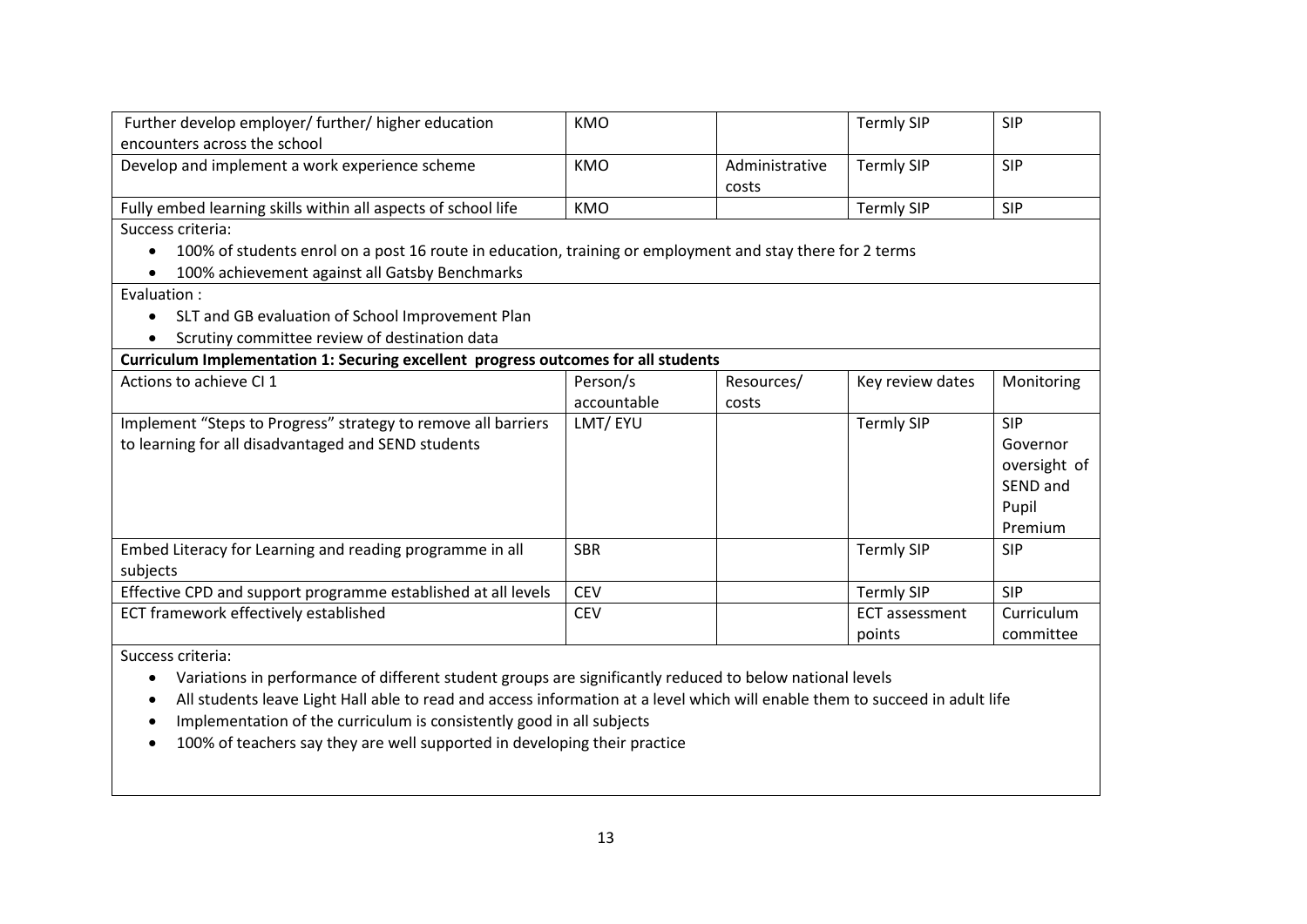Evaluation:

• SLT and GB evaluation of School Improvement Plan

### **Curriculum Implementation 2: developing resilient, confident, self motivated, independent learners**

| Actions to achieve CI 2                                        | Person/s    | Resources/costs | Key review dates  | monitoring |
|----------------------------------------------------------------|-------------|-----------------|-------------------|------------|
|                                                                | accountable |                 |                   |            |
| Embed high quality feedback and reflection to inform next      | <b>SBR</b>  |                 | <b>Termly SIP</b> | <b>SIP</b> |
| steps in learning in all subjects                              |             |                 |                   |            |
| Review and refine the assessment framework so that that all    | <b>NHY</b>  |                 | <b>Termly SIP</b> | <b>SIP</b> |
| subjects are able to use the calendared formal assessments     |             |                 |                   |            |
| consistently accurately and well to help all students to embed |             |                 |                   |            |
| and apply their knowledge and skills fluently                  |             |                 |                   |            |
| Embed meta cognition strategies in all subject pedagogy        | <b>CEV</b>  |                 | <b>Termly SIP</b> | <b>SIP</b> |
| Embed strategies to maximise attendance of all students        | <b>RMC</b>  |                 |                   |            |

Success criteria:

• All students make excellent progress

• Student attendance is at pre pandemic levels >95% and persistent absence is lower than pre pandemic levels of <10.7%

Evaluation:

• SLT and GB evaluation of School Improvement Plan

| Culture and Ethos 1: Ensuring we remain an inclusive and cohesive community in response to cohort profile changes |                    |                 |                 |             |
|-------------------------------------------------------------------------------------------------------------------|--------------------|-----------------|-----------------|-------------|
| Actions to achieve C&E 1                                                                                          | Person/responsible | Resources/costs | Key review date | Monitoring  |
| Ensure all staff have the appropriate skills to support the                                                       | EYU                |                 | Calendared QA   | Inclusion   |
| additional needs of all students                                                                                  |                    |                 | points          | meetings    |
|                                                                                                                   |                    |                 |                 |             |
| Develop and embed use of facilities in the "Learning Hive" at                                                     | EYU                |                 | Termly          | Inclusion   |
| the heart of the school                                                                                           |                    |                 |                 | meetings    |
| Explicitly engage in activities which recognise and celebrate                                                     | <b>KMO</b>         |                 | Termly          | GB meetings |
| our diversity and commonalities as a community                                                                    |                    |                 |                 |             |
| Significantly enhance opportunities to listen to students, take                                                   | KMO                |                 | Feb 22          | <b>SIP</b>  |
| on board their feedback and use it to inform the development                                                      |                    |                 | SIP termly      |             |
| of the school                                                                                                     |                    |                 |                 |             |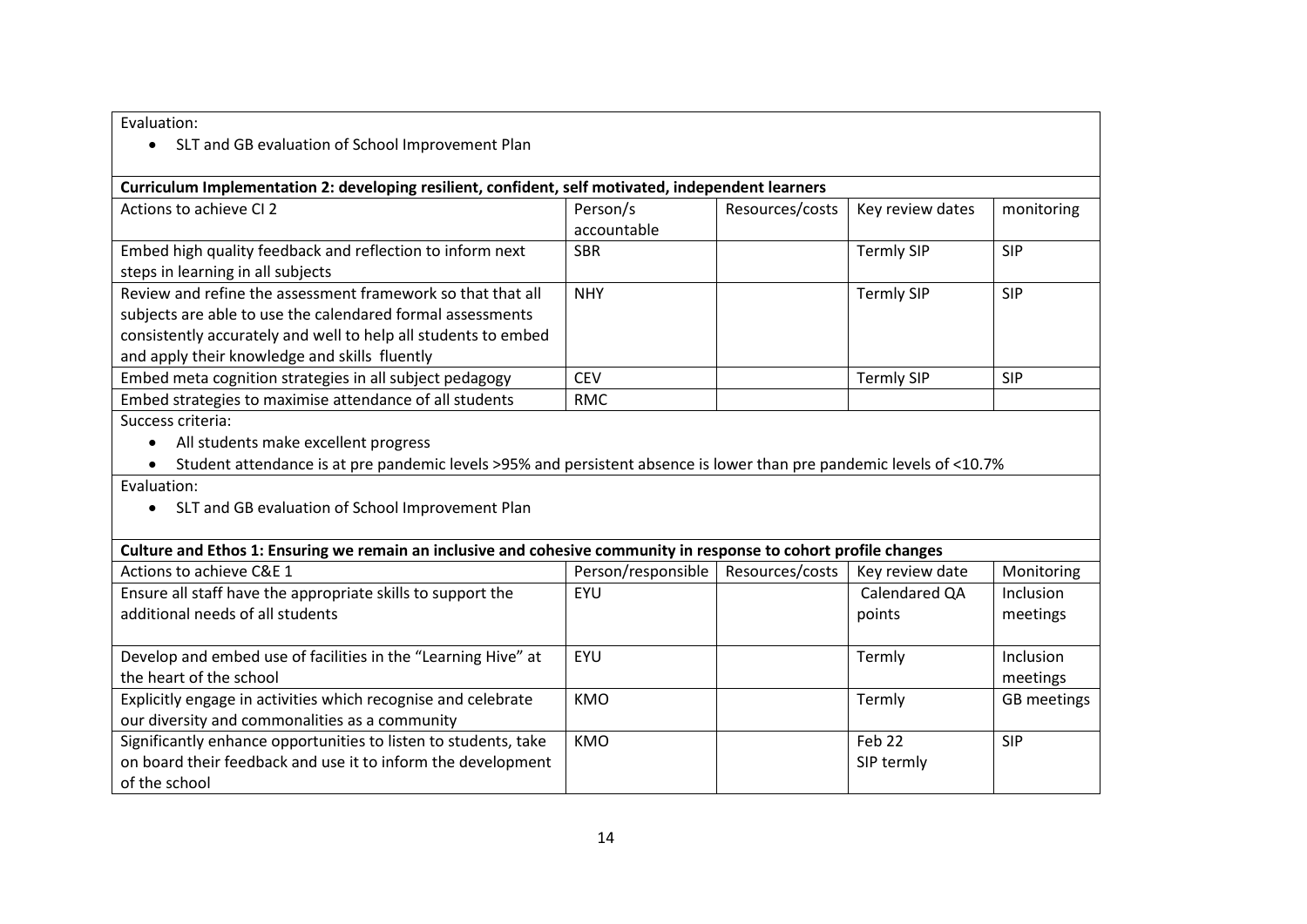### Success criteria:

- Students with additional learning needs make exceptional progress from their starting points
- Positive parental and student feedback re inclusion and cohesion
- Student voice harnessed through SLT, pastoral and subject led activities

### Evaluation:

- SLT and GB evaluation of School Improvement Plan
- Scrutiny Committee scrutiny of examination and in-year assessment data
- SLT evaluation of QA outcomes

**Culture and Ethos 2: Developing outstanding provision for pastoral care, mental health and well being for students and staff in our community**

| Actions to achieve C&E 2                                                                                                                                                  | Person/s<br>accountable | Resources/costs | Key review dates                      | Monitoring                                                  |
|---------------------------------------------------------------------------------------------------------------------------------------------------------------------------|-------------------------|-----------------|---------------------------------------|-------------------------------------------------------------|
| Embed and develop roles and responsibilities of pastoral<br>managers and progress and development leaders to maximise<br>effective support and challenge for all students | <b>KMO</b>              |                 | Termly                                | Termly year<br>evaluation<br>meetings                       |
| Develop and embed the positive relationships model for<br>behaviour management                                                                                            | <b>KMO</b>              |                 | <b>Dec 21</b><br>Easter 22<br>July 22 | Inclusion<br>meetings                                       |
| Engage all staff in unconscious bias training                                                                                                                             | SBR/CEV                 |                 | July 22                               | SLT meeting                                                 |
| Embed the use of 'class charts' to reduce workload for staff<br>and aid communication and analysis relating to all behaviour<br>and safeguarding issues                   | <b>RMC</b>              |                 | Termly                                | <b>SLT</b><br>meetings                                      |
| Embed use of Blue Sky platform to support appraisal and<br>professional learning and reduce workload of staff                                                             | <b>SBR</b>              |                 | Termly<br>July 22                     | Pay<br>committee                                            |
| Evaluate the effectiveness of the staff stress and well being<br>policy                                                                                                   | <b>CPE</b>              |                 | June 22                               | <b>Staffing</b><br>meetings<br>and well<br>being<br>surveys |